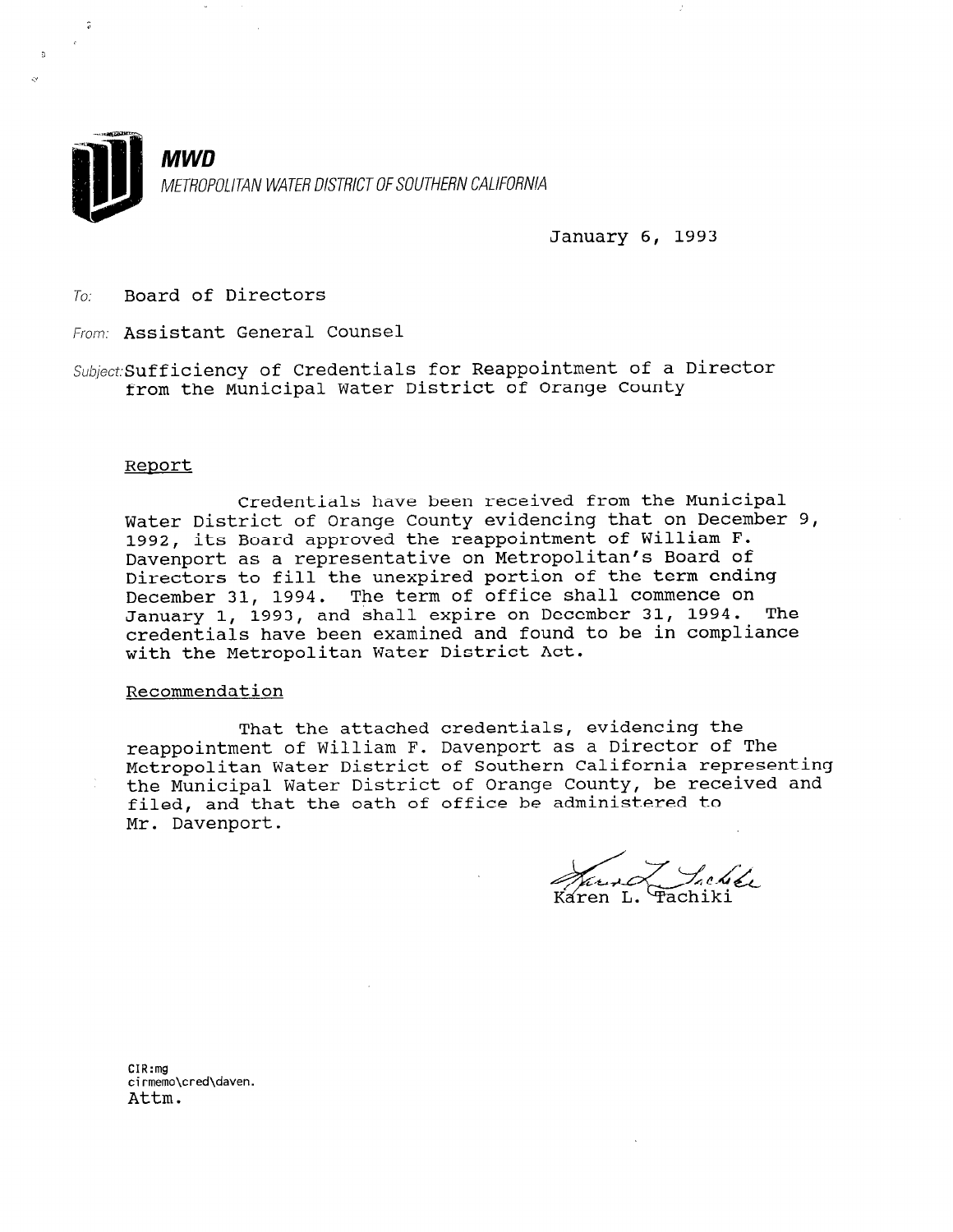#### RESOLUTION NO. 1473

#### BOARD OF DIRECTORS MUNICIPAL-WATER DISTRICT OF ORANGE COUNTY

### RE: REAPPOINTMENT OF WILLIAM F. DAVENPORT AS REPRESENTATIVE OF MUNICIPAL WATER DISTRICT OF ORANGE COUNTY TO SERVE ON THE BOARD OF DIRECTORS OF THE METROPOLITAN WATER DISTRICT OF SOUTHERN CALIFORNIA AND TERM OF SAID APPOINTMENT

WHEREAS, pursuant to Section 54 of the Metropolitan Water District Act of the State of California, the Board of Directors of Municipal Water District of Orange County adopted its Ordinance No. 36, which provides that each representative to which this District is entitled shall serve for a term of four (4) years commencing on the 1st day of January of an odd-numbered year and thereafter until a successor has been appointed and qualified; and

WHEREAS, this District is entitled to five representatives on the Board of Directors of the Metropolitan Water District; and

WHEREAS, it is the intention of this Board of Directors to appoint such representatives and to designate the term of each such representative so that to the extent possible the term of an equal number of representatives will expire on the 31st day of December of an even-numbered year following the effective date of said ordinance and on the 31st day of December of the next succeeding even-numbered year thereafter, or at such time as a successor has been appointed and qualified.

NOW THEREFORE, BE IT RESOLVED BY THE BOARD OF DIRECTORS OF MUNICIPAL WATER DISTRICT OF ORANGE COUNTY as follows:

Section 1. WILLIAM F. DAVENPORT is hereby reappointed as a Representative of this District to serve on the Board of Directors of the Metropolitan Water District of Southern California and, pursuant to Ordinance No. 36 of this District, to fill the unexpired portion of the term ending December 31, 1994. The term, of office shall commence on the 1st day of January 1993 and shall expire on the 31st of December 1994.

Section 2. Said representative shall continue to serve until a successor has been appointed and qualified.

Section 3. A person appointed to fill a vacancy in the above mentioned office shall hold office for the unexpired term of their predecessor.

1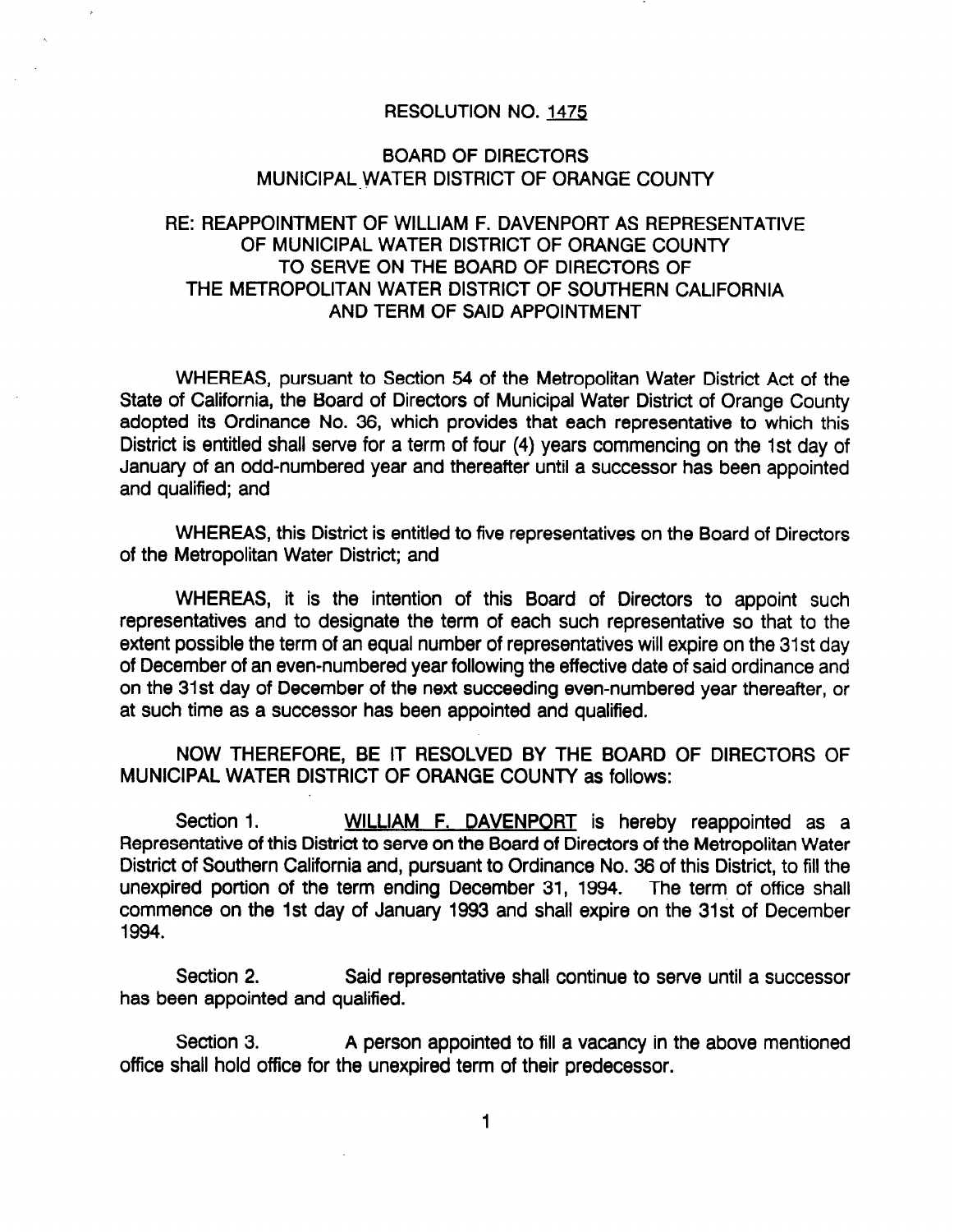Section 4. The above mentioned appointee, although for a specified term, may be removed by the Board of Directors of this District for cause.

Section 5. The repeal of said Ordinance No. 36 by the Board of Directors of this District shall not affect the term of an incumbent representative appointed pursuant to said ordinance.

Section 6. Said representative shall, as a responsibility of this appointment, submit an annual report of activities to the Board of Directors of this District in October of each year.

Section 7. The Secretary of this District shall file a certified copy of this resolution with the Secretary of the Board of Directors of the Metropolitan Water District of Southern California.

Said resolution was adopted, on roll call, by the following vote.

| AYES:           | Directors Clark, Hartge, Huntley, Witt |
|-----------------|----------------------------------------|
| <b>NOES:</b>    | <b>None</b>                            |
| <b>ABSENT:</b>  | <b>None</b>                            |
| <b>ABSTAIN:</b> | Director Davenport                     |

I HEREBY CERTIFY that the foregoing is a full, true and correct copy of Resolution No. 1475, adopted by the Board of Directors of Municipal Water District of Orange County at its Adjourned Regular Meeting held on December 9, 1992.

/i A7 L..

LORRAINE M. CROSS, District Secretary Municipal Water District of Orange County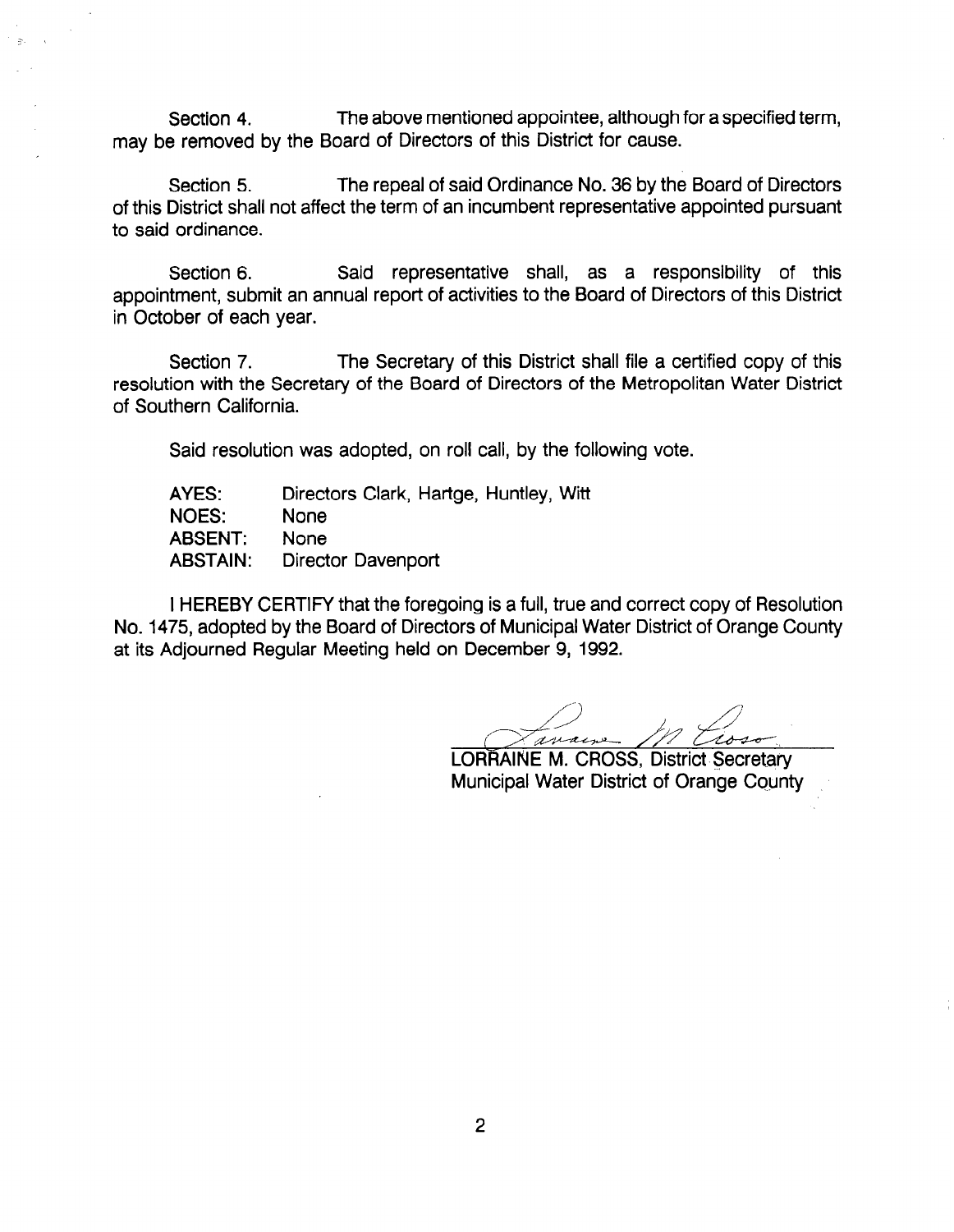### MUNICIPAL WATER DISTRICT OF ORANGE COUNTY 10500 Ellis Avenue Fountain Valley, California 92708 (714) 963-3058

#### EXCERPT OF MINUTES OF ADJOURNED MEETING OF THE BOARD OF DIRECTORS

DATE OF MEETING: December 9, 1992 DIRECTORS PRESENT: Wayne A. Clark, William F. Davenport, H.E. "Bill" Hartge, Robert J. Huntley, Kenneth H. Witt DIRECTORS ABSENT: None.

## APPOINTMENT OF REPRESENTATIVES TO THE BOARD OF DIRECTORS OF METROPOLITAN WATER DISTRICT OF SOUTHERN CALIFORNIA

President Hartge stated he had appointed a Special Nominating Committee, consisting of Director Huntley and himself, which met with the four candidates who had submitted letters of interest in serving as representatives to the Board of the Metropolitan Water District of Southern California (MET). He further reported the Committee had reviewed the process for appointment of MWDOC's five representatives to the Board of the MET and recommended the District continue its format of appointing two of those representatives from among the members of the MWDOC Board. He also suggested the Board's policy include provisions for rotating members of the MWDOC Board of Directors to serve as MET Representatives.

President Hartge recommended Kenneth H. Witt be reappointed as a Representative of MWDOC to serve on the Board of Directors of MET for a four year term commencing on January 1, 1993 and expiring on December 31, 1996.

Upon MOTION by Director Davenport, seconded by Director Huntley, RESOLUTION NO. 1474, reappointing Kenneth H. Witt as a Representative of Municipal Water District of Orange County to serve on the Board of Directors of Metropolitan Water District of Southern California for a four year term was approved on the following roll call vote:

| AYES:           | Directors Clark, Davenport, Hartge and Huntley. |
|-----------------|-------------------------------------------------|
| NOES:           | None.                                           |
| <b>ABSENT:</b>  | None.                                           |
| <b>ABSTAIN:</b> | Director Witt.                                  |

President Hartge recommended William F. Davenport be reappointed as a Representative of MWDOC to serve on the Board of Directors of MET to fill the unexpired portion of the term ending December 31,1994, for a two year term commencing on January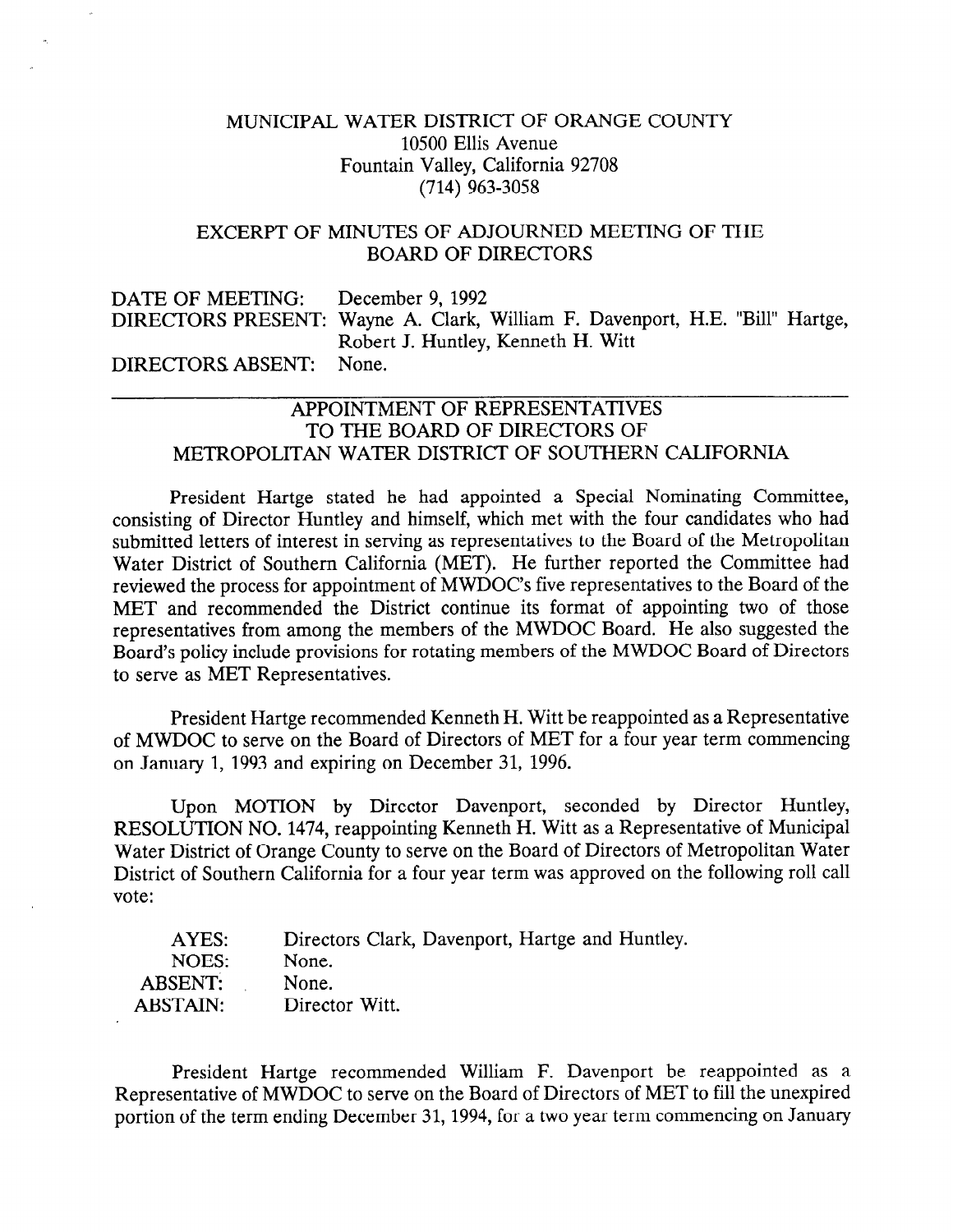1, 1993 and expiring on December 31, 1994.

Upon MOTION by Director Clark, seconded by Director Huntley, RESOLUTION NO. 1475, reappointing William F. Davenport as a Representative of Municipal Water District of Orange County to serve on the Board of Directors of Metropolitan Water District of Southern California to fill the unexpired term ending December 31, 1994, for a two year term was approved on the following roll call vote:

| AYES:           | Directors Clark, Hartge, Huntley and Witt. |
|-----------------|--------------------------------------------|
| NOES:           | None.                                      |
| ABSENT:         | None.                                      |
| <b>ABSTAIN:</b> | Director Davenport.                        |

President Hartge recommended Carl J. Kymla be reappointed as a Representative of MWDOC to serve on the Board of Directors of MET for a four year term commencing on January 1, 1993 and expiring on December 31, 1996.

Upon MOTION by Director Witt, seconded by Director Clark, RESOLUTION NO. 1476, reappointing Carl J. Kymla as a Representative of Municipal Water District of Orange County to serve on the Board of Directors of Metropolitan Water District of Southern California for a four year term was approved on the following roll call vote:

| AYES:          | Directors Clark, Hartge, Huntley and Witt. |
|----------------|--------------------------------------------|
| NOES:          | Director Davenport.                        |
| <b>ABSENT:</b> | None.                                      |
| ABSTAIN:       | None.                                      |

President Hartge recommended Wesley "Wes" M. Bannister be appointed as a Representative of MWDOC to serve on the Board of Directors of MET for a four year term commencing on January 1, 1993 and expiring on December 31, 1996.

Upon MOTION by Director Davenport, seconded by Director Witt, RESOLUTION NO. 1477, appointing Wesley "Wes" M. Bannister as a Representative of Municipal Water District of Orange County to serve on the Board of Directors of Metropolitan Water District of Southern California for a four year term was approved on the following roll call vote:

| AYES:           | Directors Clark, Davenport, Hartge and Witt. |
|-----------------|----------------------------------------------|
| NOES:           | Director Huntley.                            |
| <b>ABSENT:</b>  | None.                                        |
| <b>ABSTAIN:</b> | None.                                        |

President Hartge expressed his appreciation to the four members of the public who had submitted letters of interest in these positions.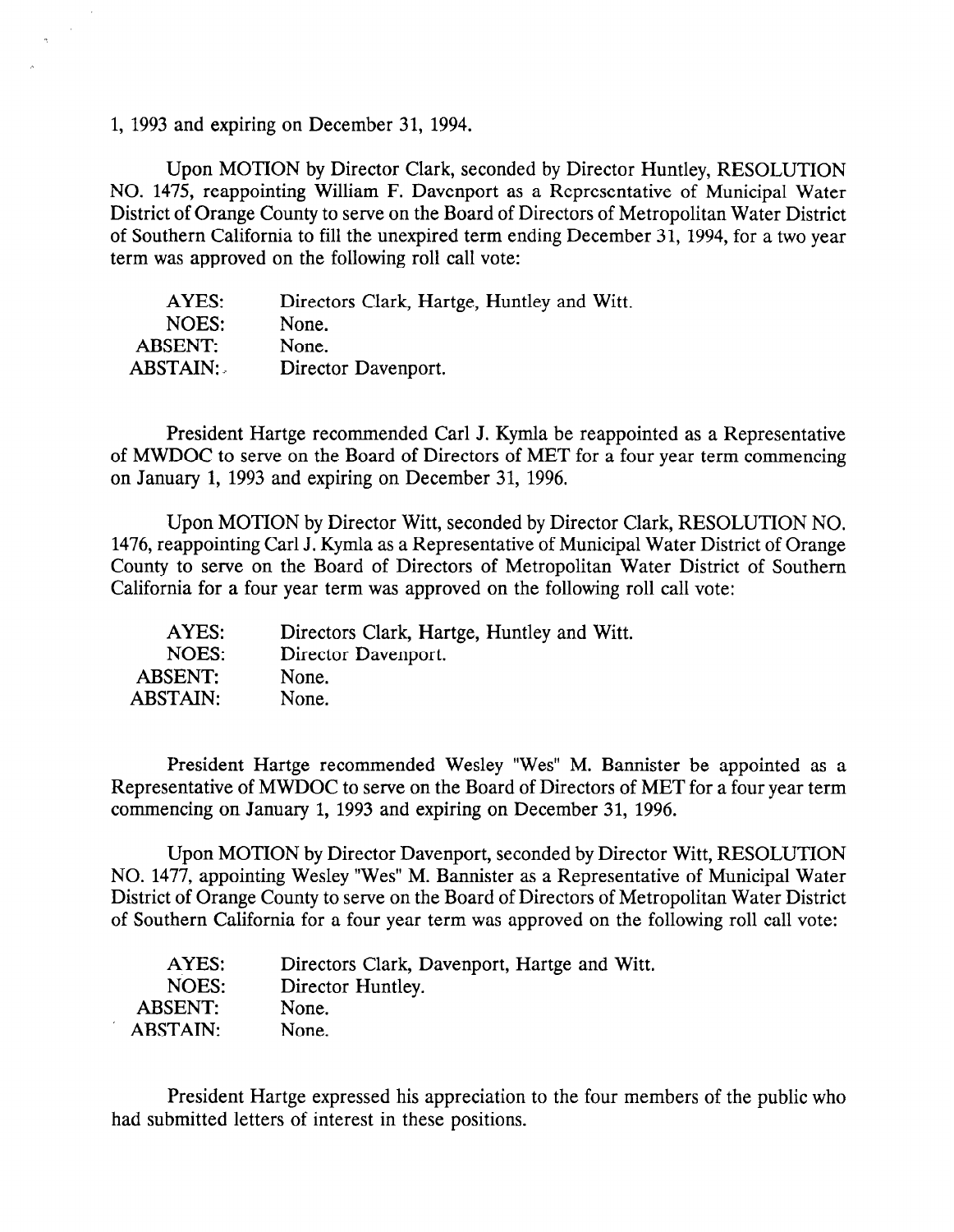I, LORRAINE M. CROSS, Secretary of the Board of Directors of Municipal Water District of Orange County, DO HEREBY CERTIFY that the foregoing is a true and correct excerpt of the Preliminary Minutes of the December 9, 1992 Adjourned Regular Meeting of the Board of Directors of the Municipal Water District of Orange County.

ן<br>א 'א'  $/92$ 

 $m_{\cdot}$ <u>Secretary, Municipal Water District</u>

of Orange County

 $(SEAL)$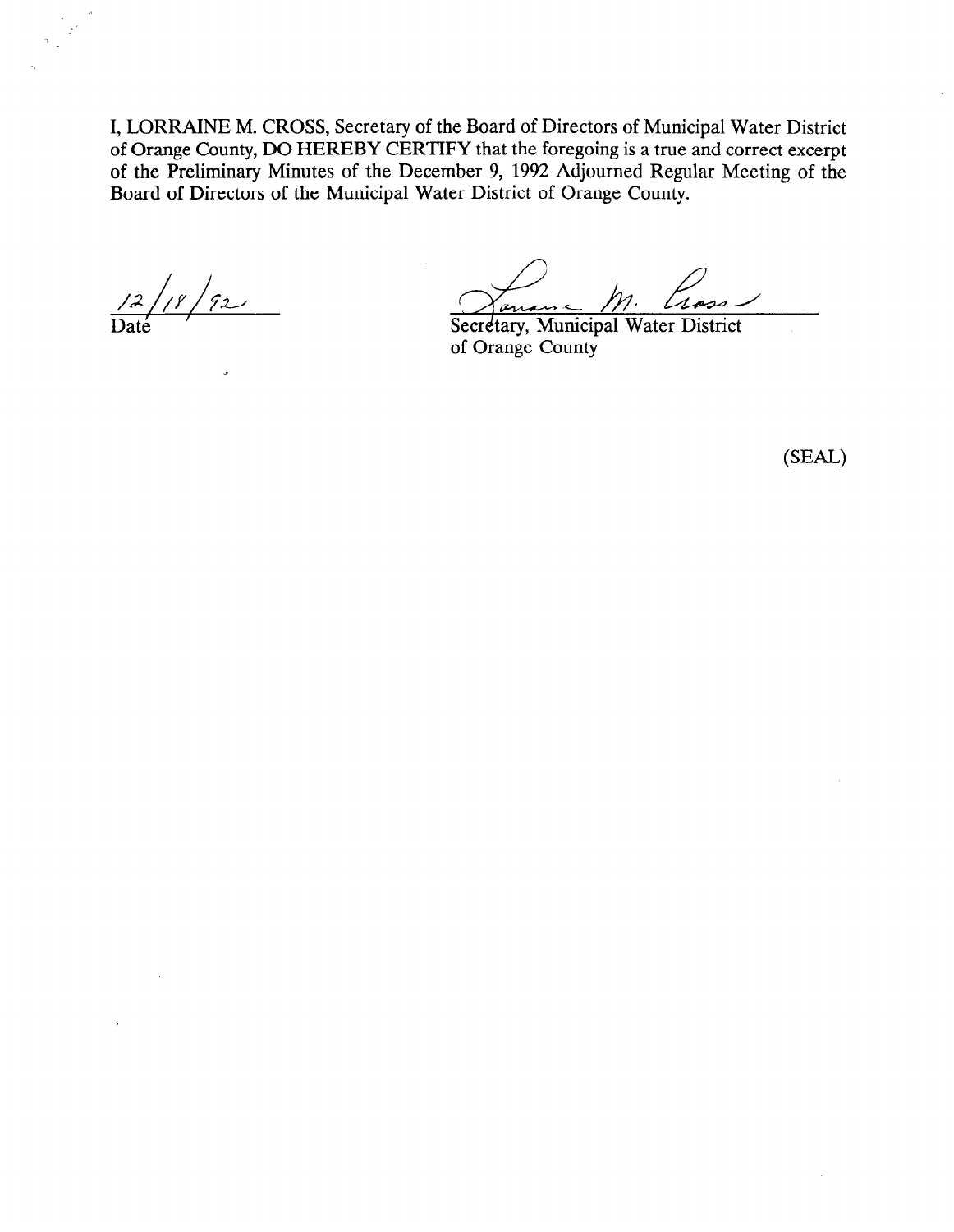

# BIOGRAPHY

# WILLIAM F. DAVENPORT

William F. Davenport, of North Tustin, represents Municipal Water District of Orange County (MWDOC) on the Metropolitan Water District of Southern California board of directors. Mr. Davenport has served as a member of the Metropolitan board since January 1987.

He is a member of the board's organization and personnel committee, engineering and operations committee, and energy and desalination committee.

Director Davenport was originally elected to MWDOC's board of directors in 1981 and served as president in 1987 and 1991. He represents MWDOC's Division Four serving the Cities of Orange, Tustin and Villa Park, along with portions of Irvine, Lake Forest, Lemon Heights, El Modena serviced by East Orange County, El Toro, Irvine Ranch, Los Alisos, Santiago County, and Trabuco Canyon Water Districts, as well as the Southern California Water Company and Serrano Irrigation District.

Mr. Davenport is a director of the National Water Resources Association, commissioner of the Santiago Aqueduct Commission, and a past director of East Orange County Water District, a member of the Association of California Water Agencies, the Water Advisory Committee of Orange County, and Colorado River Water Users Association.

Born in Indianapolis, Indiana, he received a bachelor's degree in metallurgical engineering from Purdue University in 1948 and is a registered professional engineer. He previously worked for The Aerospace Corporation in El Segundo.

A retired Lieutenant Colonel in the United States Air Force, Mr. Davenport is president and founder of the 446th Bomb Group Association, Inc. and is an active private pilot. He is a member of the First Baptist Church of Santa Ana where he served on many boards and committees.

He and his wife, Jean, are the parents of four adult children and reside in North Tustin.

Fax: (714) 964-9389  $\ddot{\phantom{a}}$ Phone: (714) 963-3058  $\ddot{\phantom{a}}$ - Fountain Valley, California 92728 Box 20895  $\overline{O}$ . 10500 Ellis Avenue -

###

12192